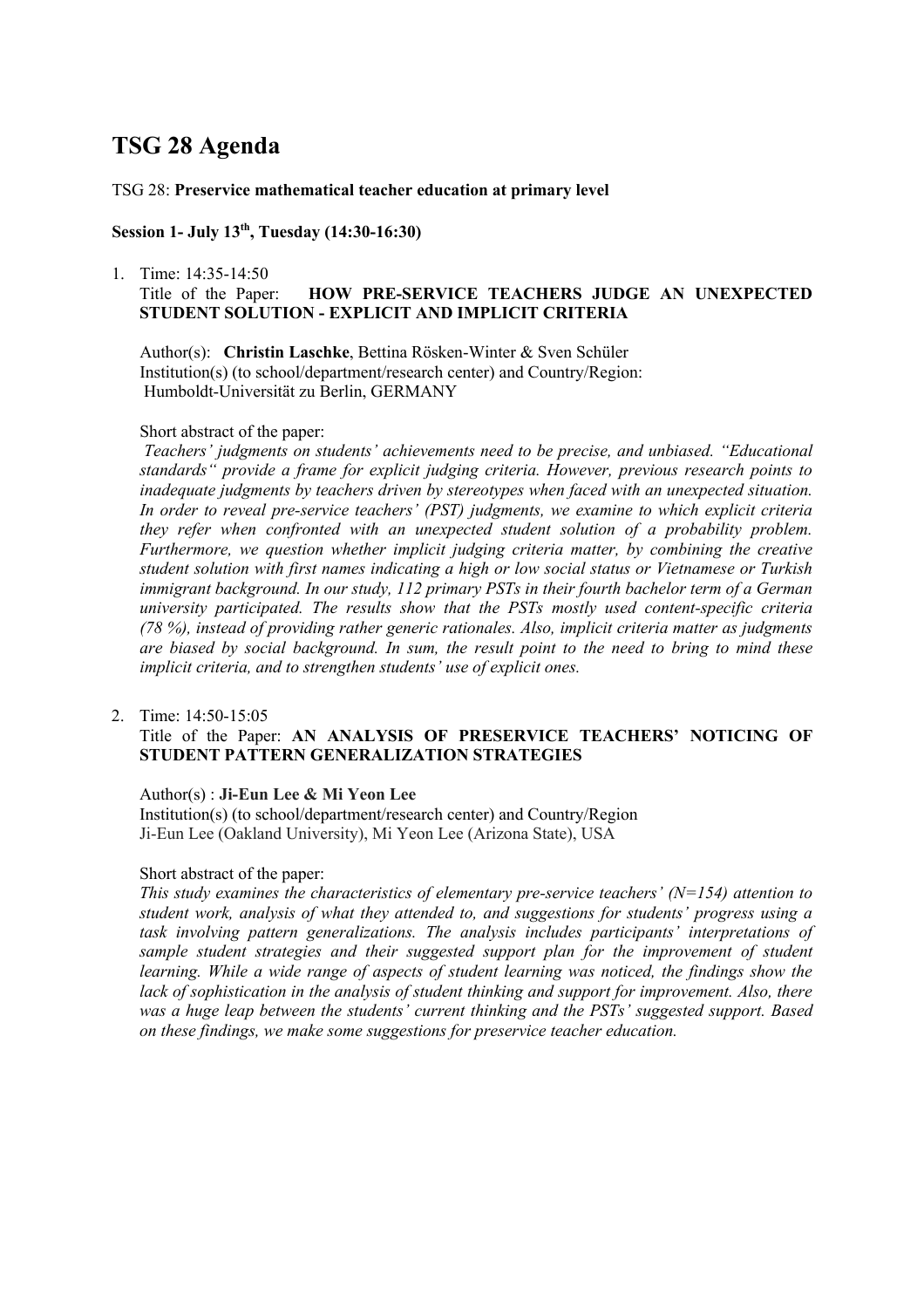3. Time: 15:05-15:10

### Title of the Paper: **DESIGNING TASKS FOR SUPPORT PRESERVICE PRIMARY TEACHERS' NOTICING OF GEOMETRICAL THINKING**

Author(s) : **Bernabeu, M.;** Moreno, M.; Llinares, S. Institution(s) (to school/department/research center) and Country/Region University of Alicante, SPAIN

### Short abstract of the paper:

*The aim of this research is to characterize the design of professional tasks for supporting noticing's preservice primary teachers of primary students' geometrical thinking. Jacobs, Lamb, & Philipp, (2010) describe three aspects of noticing, to attend to the evidences of geometrical thinking in the primary students' answers, to interpret them, and to justify their decisions. We have focused on noticing of geometrical thinking using the process of understanding of geometrical figures (Duval, 1995, 2017) and synthesis of researches about 2D-geometrical figures as knowledge to be used in attend to, interpret students' geometrical thinking and justify the teaching actions. We use three aspects to design professional tasks to enhance preservice primary teachers of primary students' geometrical thinking: a sociocultural perspective of preservice teachers' learning, learning trajectories of primary students' learning, and practical register.*

#### 4. Time: 15:15-15:25

### Title of the Paper: **PRESERVICE CHINESE TEACHERS' RESPONSES OF A STUDENT INVENTED DECIMAL DIVISION ALGORITHM**

#### Author(s): **Jia He** & Bo Zhang

Institution(s) (to school/department/research center) and Country/Region Augusta University, USA & Yang Zhou University, China

### Short abstract of the paper:

*This study investigated preservice Chinese elementary school teachers' responses to a studentinvented decimal division algorithm. About two thirds of the participants correctly evaluated the invented method. They were able to apply the invented method to different types of decimal division problems and considered the validity. A few participants automatically made connections between the invented method and decimal multiplication algorithm. A few participants provided ideas to improve the invented method. The findings also reveal that about one third of Chinese PTs accepted Gang's method as valid or provided unclear or no responses. This suggests that Chinese PTs' understanding of decimal division is not as strong as it is reported in other content areas.*

### 5. Time: 15.25-15:35

## Title of the Paper: **STUDENT TEACHERS´ NOTICING OF CHILDREN'S BELIEFS AND UNDERSTANDING IN MATHEMATICS**

Author(s): Guðbjörg Pálsdóttir Institution(s) (to school/department/research center) and Country/Region University of Iceland

#### Short abstract of the paper:

*In teacher education it is important to give the student teachers opportunity to develop their professional identity and skills. In this paper the focus is on noticing and how and what is noticed from videos of mathematics lessons. Seventeen 4th year student teachers participated in a research on how a small group of children approached and dealt with mathematical tasks. They*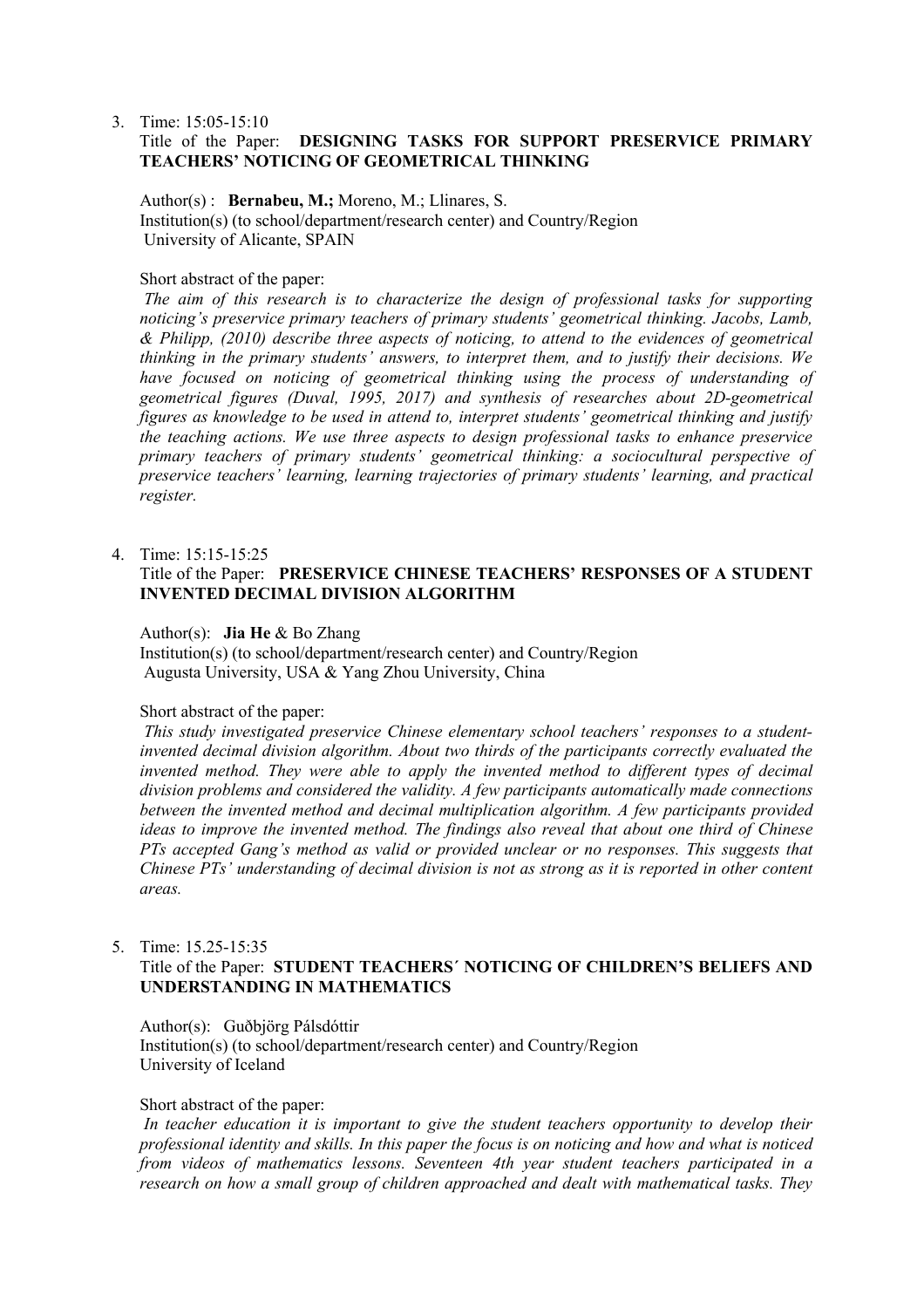*performed three different lessons with 8 groups. The lessons were videotaped and analysed, partly by the whole group of student teachers and partly in pairs. In the analysing process the author (teacher educator) focused on what the student teachers noticed and how they reasoned about their noticing. The main findings are that they noticed emotional elements, children´s expression of number sense and in their reasoning they focused on the spoken language and facial expressions. When they had watched the videos several times, their noticing developed and discussions about what to learn from them deepened. Videos from own teaching seem to give good support to student teachers´ professional development.*

6. Time: 15.35-15:45

### Title of the Paper: **RELATIONSHIP BETWEEN PRESERVICE TEACHERS' KNOWLEDGE AND THEIR RESPONSES TO STUDENTS' ERRORS: MAKING WORD PROBLEMS FOR THE CONCEPT OF DIVISION**

#### Author(s): **Qintong Hu** ; Lynn Hodge & Shande King

Institution(s) (to school/department/research center) and Country/Region Shandong University of Science and Technology, The University of Tennessee, Knoxville

#### Short abstract of the paper:

*Using word problems to represent number sentences is a critical mathematical skill. This study examined preservice teachers' (PSTs) knowledge of making word problems for the partition and measurement models of the concept of division and their interpretations and responses to a student's error involving making word problems for a given division number sentence through a teaching scenario task. Twenty-one PSTs' responses were analyzed quantitatively and qualitatively. Analysis results revealed that PSTs have difficulties in making word problems for the measurement model of the concept of division, especially when fractions are involved. Responding to students' errors, the*

*PSTs who demonstrated knowledge proficiency in making word problems tended to explain underlying conceptual knowledge and engage students in the conversation of error analysis while the PSTs who failed to make correct word problems for both the partition and measurement models tended to provide students with general guidance that offers little help to correct errors and to build conceptual understandings of the topic.*

### 7. Time: 15:45-15.55

### Title of the Paper: **A STUDY ON WRITTEN FEEDBACK ON PRESERVICE TEACHERS' TEACHING PRACTICES AND ITS IMPACT ON NOTİCİNG**

Author(s): **Müjgan Baki**, Zeynep Medine Özmen Institution(s) (to school/department/research center) and Country/Region Trabzon University, Trabzon, TURKEY

#### Short abstract of the paper:

*This study investigates how written feedback on the assessment of preservice teachers' teaching practices affects their noticing. It was conducted with preservice elementary mathematics teachers taking the Special Teaching Methods course, and a quasi-experimental post-test design was used. In order to measure preservice teachers' noticing, a video-based post-test was used at the end of term. A rubric was developed to find out the preservice teachers' noticing levels. An independent t-test was conducted in order to see whether the difference between the experimental and control groups was statistically significant. Providing written feedback on the written assessment of preservice teachers' teaching practices was found to have a positive impact on their noticing*.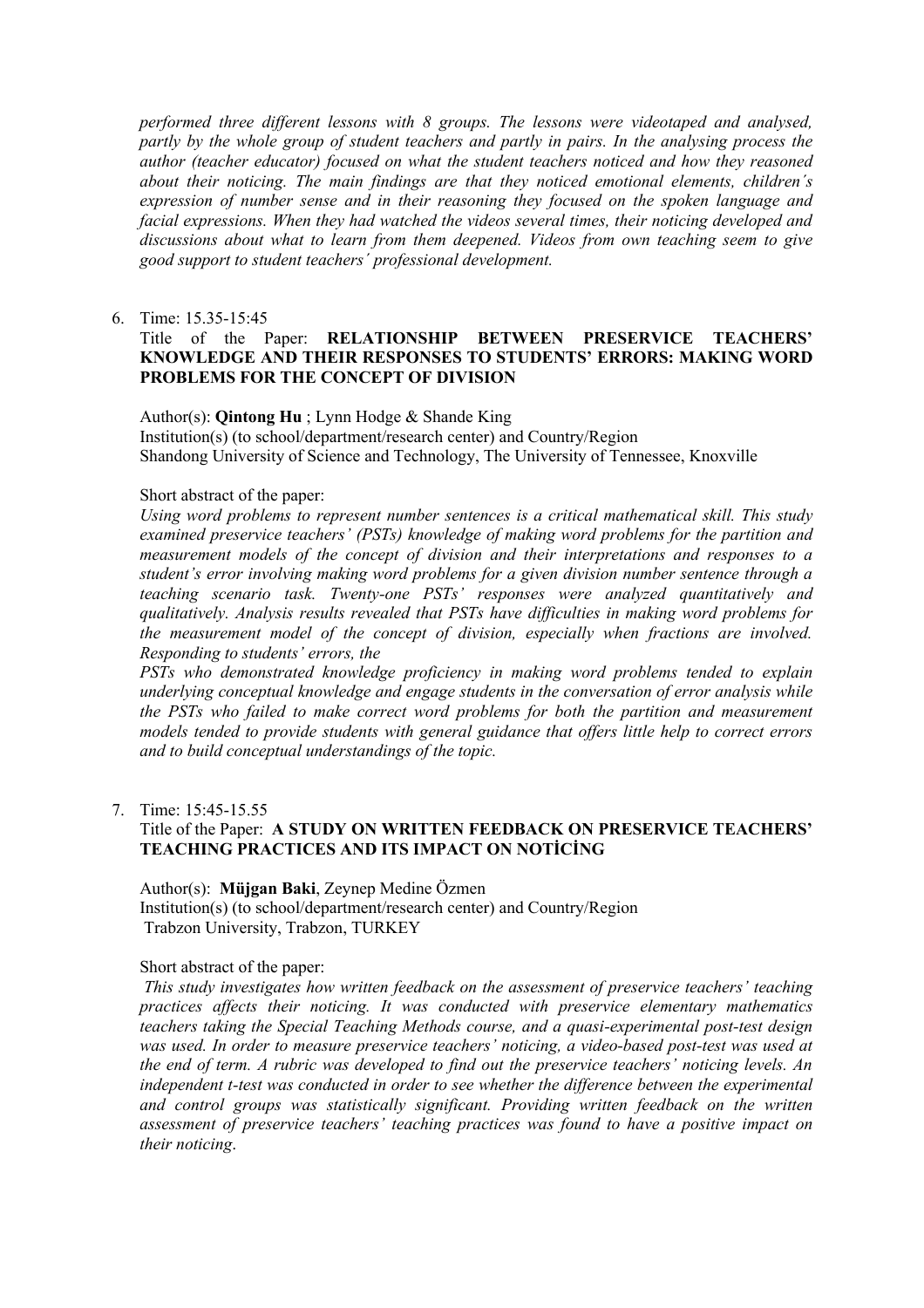#### 8. Time: 15.55-16:05 Title of the Paper: **PROSPECTIVE TEACHERS' NOTICING OF STUDENT'S ALGEBRAIC THINKING: PATTERN GENERALIZATION**

Author(s): **Zeynep ÖZEL**; Mine IŞIKSAL-BOSTAN; Reyhan TEKİN-SİTRAVA Institution(s) (to school/department/research center) and Country/Region Kırıkkale University Middle East Technical University Kırıkkale University, TURKEY

### Short abstract of the paper:

*The purpose of the study was to investigate prospective middle school mathematics teachers' noticing of student's algebraic thinking within the context of pattern generalization. The data was gathered from thirty-two prospective teachers who enrolled in last year of one public university located in Ankara via a student's written work including his solution of a pattern generalization question and semi-structured interviews. According to the analysis of the data, nearly half of the prospective teachers could describe many mathematical details of student's solution. However, they had a difficulty in interpreting student's algebraic thinking based on his solution. Despite of prospective teachers' difficulty in interpreting student's thinking, vast majority of the prospective teachers could support the algebraic thinking of student with incorrect solution by asking followup questions.*

### 9. Time: 16:05-16:15 Title of the Paper: **DEVELOPING PRESERVICE TEACHERS' NOTICING AND NOTIONS OF PRODUCTIVE STRUGGLE WITH VIDEO ANALYSIS**

Author(s): Hiroko Warshauer; **Christina Starkey;** Christine Herrera; Shawnda Smith Institution(s) (to school/department/research center) and Country/Region Texas State University; Southern New Hampshire University; . California State University, Chico Texas Woman's University, USA

#### Short abstract of the paper:

*This study examined the development of preservice teachers' (PSTs) perceptions of productive struggle in learning mathematics using video episodes which PSTs analyzed using a professional teacher noticing framework. Our qualitative study included 66 PSTs in a mathematics content course for prospective teachers. The video episodes served as representations of practice as PSTs observed students struggling with the course content they were studying. Findings reveal that the PSTs develop the ability to attend and interpret the mathematics underlying the student struggles. They also begin to identify teaching strategies and practices that appear potentially useful for supporting productive struggle. The use of a productive struggle framework helped the PSTs develop a language for discussing productive struggle. One implication for this study is to carefully weave opportunities to develop high-quality teaching practices such as support of productive struggle into the content course for teaching*.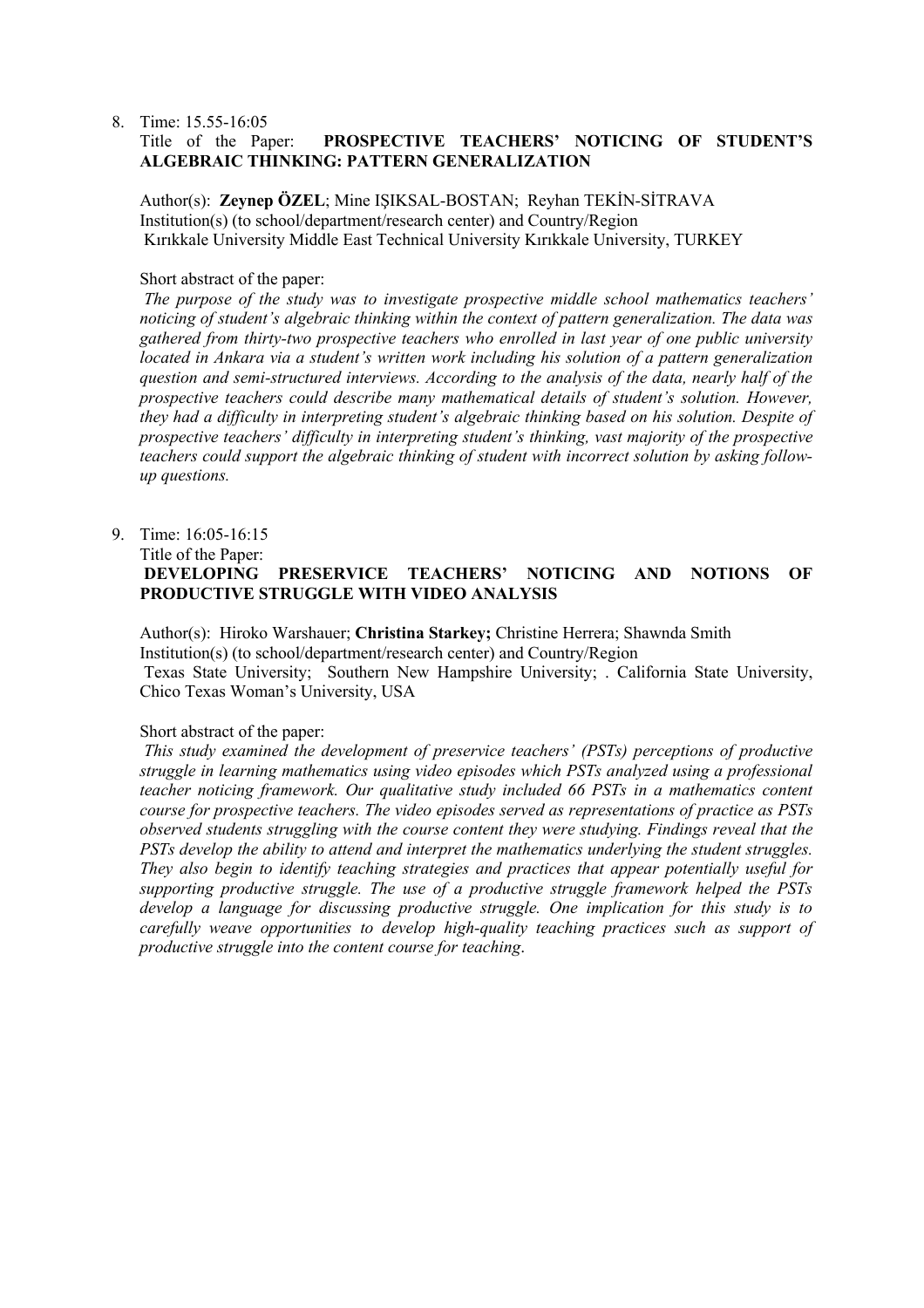## **Session 2- July 13th, Tuesday (19:30-21:00)**

## 10. Time: 19:30-19:45

### Title of the Paper: **TRACING THREADS OF AWARENESS IN INITIAL TEACHER EDUCATION: PEER-COLLABORATION**

Author(s): **Gwen Ineson, Julie Alderton**, Chronoula Voutsina, Kirsty Wilson, Gina Donaldson, Tim Rowland Institution(s) (to school/department/research center) and Country/Region Brunel University London, University of Cambridge, University of Southampton, University of Birmingham, Canterbury Christ Church University, University of Cambridge, UK

#### Short abstract of the paper:

 *This paper reports on a UK project exploring the learning of preservice primary teachers whilst they engaged in doing mathematics and how this experience shaped their subsequent teaching. During university-based sessions, we presented a number of visual growing patterns for preservice teachers to investigate collaboratively and to consider possible approaches to use in their teaching. We draw on aspects of enactivism and the notion of reflective spection in the context of teacher learning, tracing threads between preservice teachers' retro-spection of their own learning and pro-spection of their approach to teaching. Our findings suggest that preservice teachers emphasize the importance of collaboration in 'seeing' what others 'see' and that this influences their teaching.*

#### 11. Time: 19:45- 19:55

### Title of the Paper: **PRESERVICE MATHEMATICS TEACHER EDUCATION FOR THE MONTESSORI TEACHERS**

Author(s): **Kinful Lartebea Aryee**, Immaculate Kizito Namukasa, Marja Bertrand Institution(s) (to school/department/research center) and Country/Region Western University. USA

#### Short abstract of the paper:

*This paper is in line with research on teacher learning which aims to support mathematics instructional reform in schools. Few mathematics educational reform studies focus on teacher learning and implementation of this learning in separate curriculum systems. This paper reports on the nature of mathematics-for-teaching in the Montessori teacher education system. To study the training experiences of teachers in a Montessori accredited school we interviewed and observed them. Findings indicated that the Montessori mathematics-for-teaching training strongly influences how teachers organize and prepare classroom learning environments, and how the teachers enhance the development of learning competencies, such as that of understanding concepts independently, among learners. Teachers' training, for example, focused on teaching through learning materials as well as the lessons for teaching each concept to learners. This research is, specifically, significant for designing teacher education course content that supports learning of reform instructional practices.*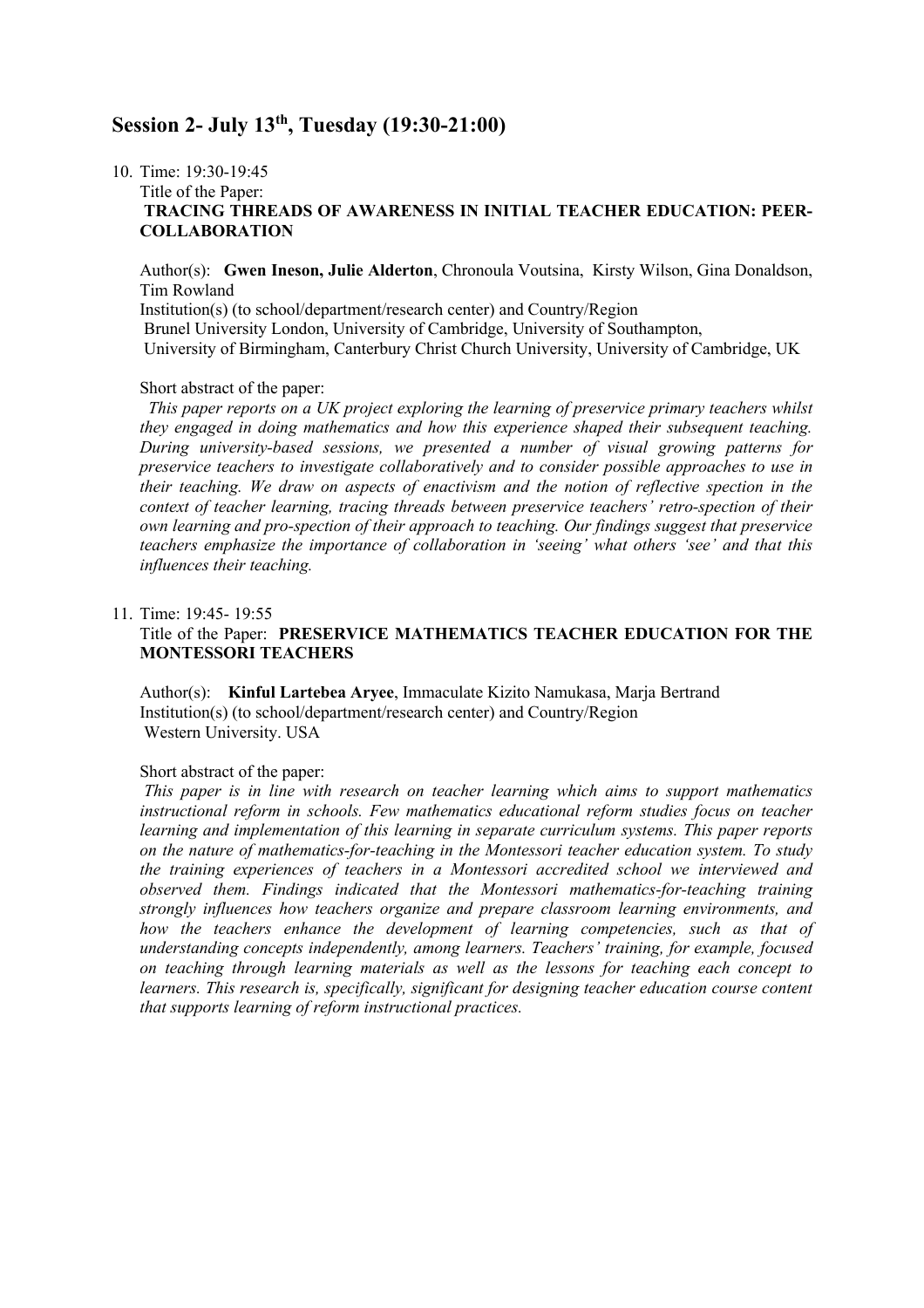#### 12. Time: 19:55-20:05

### Title of the Paper: **EXPLORING PRE-SERVICE TEACHERS' MATHEMATICS LEARNING EXPERIENCES AND SELF-EFFICACY IN TEACHING PRIMARY LEVEL MATHEMATICS**

#### Author(s): Sangyeon Park

Institution(s) (to school/department/research center) and Country/Region University of Florida, USA

#### Short abstract of the paper:

*This study explores the mathematical learning experiences of four pre-service primary teachers in their final year of a state-approved teacher preparation program (TPP) at Florida university and their self-perceived mathematical competence and self-efficacy beliefs in teaching math. In this Qualitative case study, thematic analysis was used to analyze Questionnaires and in-depth interviews completed by the preservice teachers (PST). Findings suggest that pre-service teachers' self-perceived mathematics competence was expressed based on a comparison with the Language Arts (reading), and/or social studies.In addition, the mathematics content courses from TPP had a significant role in reforming the pre-service teachers' self-perceived competence in the mathematical concepts and in teaching math to students.*

#### 13. Time: 20:05-20-15

### Title of the Paper: **DEVELOPING PROSPECTIVE TEACHERS' MENTAL MODELS OF EXPERTISE IN TEACHING ELEMENTARY MATHEMATICS**

Author(s): Xue Han

Institution(s) (to school/department/research center) and Country/Region National Louis University, USA

#### Short abstract of the paper:

*The study attempted to answer how the elementary teacher education curriculum-the Adaptive Cycles of Teaching (ACT) influenced the teacher candidates' mental models of student mathematics learning. The ACT is an intensive teacher education curriculum at a Midwest university of the US that draws on the core practices of teaching and engages teacher candidates in the cycles of designing a plan, enacting the plan, analyzing the lesson and synthesizing feedback and student learning data. The results showed that the teacher candidates embraced and enacted the ides of employing pictorial representations in mathematics teaching and learning, encouraged the students to share different strategies, but it was challenging for them to anticipate students' possible mathematical ideas and connect students' different mathematical ideas in instruction.*

#### 14. Time: 20:15-20:25

### Title of the Paper: **WHERE THE JOURNEY TO REFLECTIVE PRACTICE BEGINS: A CASE OF PRE-SERVICE TEACHERS**

Authors: Chikiwa Samukeliso & Graven Mellony Institution(s) (to school/department/research center) and Country/Region Rhodes University, SOUTH AFRICA

#### *Short abstract of the paper:*

*Reflective practice has gained popularity in research that focuses on effective teaching and learning. Although there are challenges in defining the term 'reflection', its importance in the professional development of teachers is widely acknowledged. This paper reports on the preliminary findings of an on-going research study that explores pre-service teachers' reflective practice in the context of video-based lesson analysis. 18 pre-service teachers participated in the*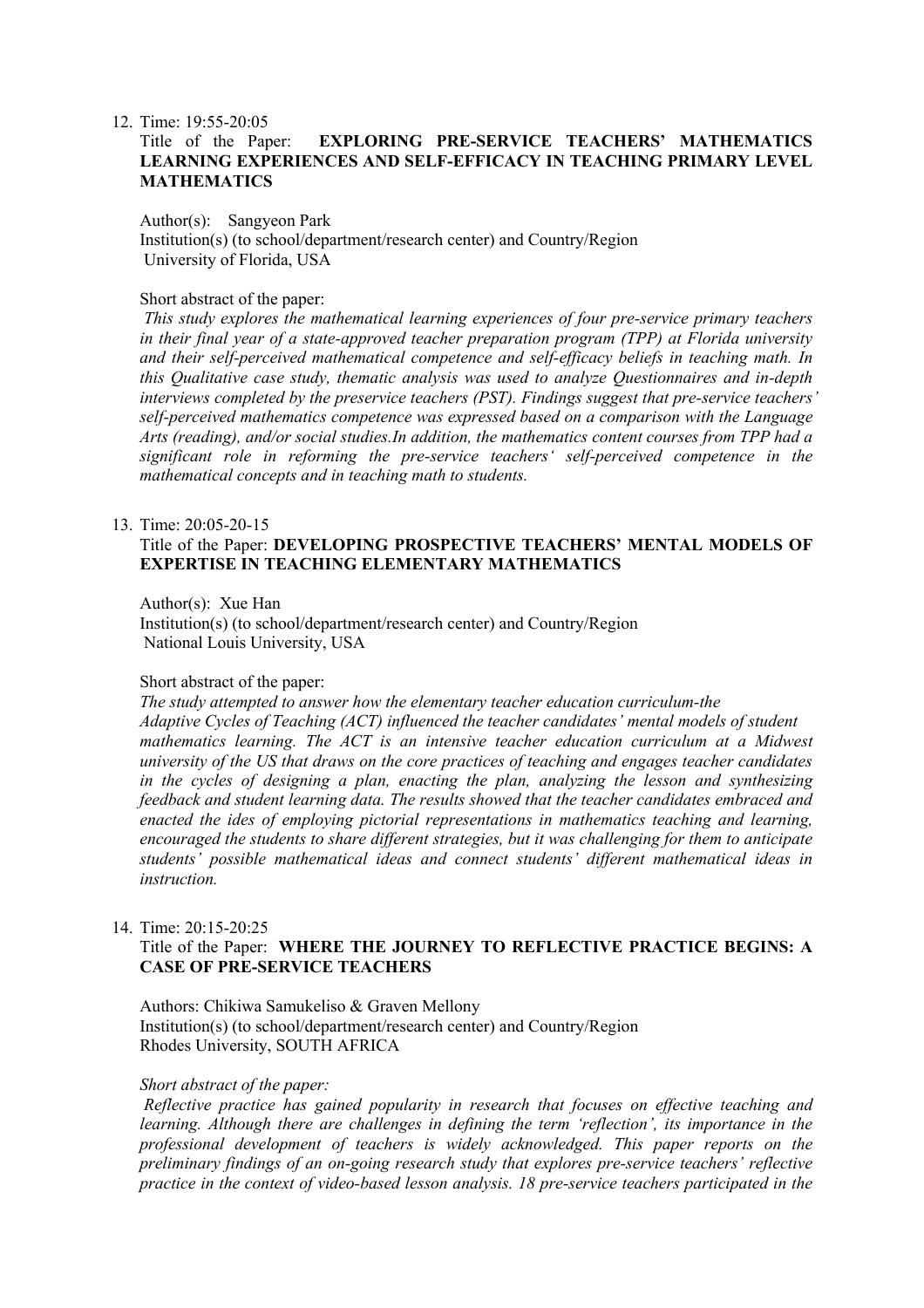*study. We analyzed the written reflections using content analysis and found that pre-service teachers' reflective practice journey begins with basic description of general (rather than mathematical) classroom events with almost no analysis, critical reflection or engagement with possible alternatives*

#### 15. Time: 20:25-20:35

### Title of the Paper: **PRESERVICE TEACHERS DESIGNING MEANINGFUL DIGITAL LEARNING ENVIRONMENTS USING MAKERSPACES FOR MATH**

Author(s) : **Anjali Khirwadkar** & Candace Figg Institution(s) (to school/department/research center) and Country/Region Brock University, CANADA

#### Short abstract of the paper:

*Preparation for teaching in digital classrooms and designing learning environments for students immersed in a digital society has become increasingly important in teacher education programs where there is an urgent need for preservice teachers to be prepared to create meaningful digital learning experiences. This paper shares the findings from an exploratory study that introduces makerspaces to preservice teachers, and investigates the connections preservice teachers made between the teaching of mathematics and makerspace experiences. Findings suggest that participants gained knowledge and skills about the use of makerspaces for teaching mathematical concepts in primary/junior learning environments, developed their Technological Pedagogical and Content Knowledge through the makerspace activities, and conducted computational thinking skills throughout the workshop. A key finding was that through participation in the in-class makerspace, participants were able to describe how makerspace activities could be used to connect multiple strands in mathematics together to enable students to learn concepts holistically.*

#### 16. Time: 20:35-20:45

### Title of the Paper: **SITUATION ANALYSIS ON THE TEACHING AND LEARNING OF STATISTICS AND PROBABILITY IN TEACHER TRAINING COLLEGES**

Author(s) : **Jean Claude Dushimimana** & Alphonse Uworwabayeho Institution(s) (to school/department/research center) and Country/Region University of Rwanda, Rwanda

#### Short abstract of the paper:

*This paper adopted the quantitative and qualitative design approach to investigate the teaching and learning of statistics and probability in Teacher Training Colleges (TTCs) in Rwanda. It focuses on the pedagogical content knowledge appropriate to train pre-service primary teachers, teachers' attitudes and beliefs, and the integration of technology in the teaching and learning of statistics and probability. All mathematics teachers from 13 TTCs located across the country completed a questionnaire in order to analyze the current teaching practices; lesson observations and interview were conducted for 5 randomly selected teachers. The average correlation across different aspects considered (statistics and probability curriculum, teachers' pedagogical content knowledge, teachers' attitudes and belief, and the integration of ICT tools) are 0.43, 0.42, 0.39, and 0.45 respectively. The Pearson's correlation coefficient between the responses at each time point is 0.95 which shows a significant correlation between responses. Participants demonstrated positive attitude towards statistics and probability while lesson observations revealed that the teaching and learning focuses on the computation of statistical parameters with little life situations; there was also absence of technology integration in the teaching and learning process.*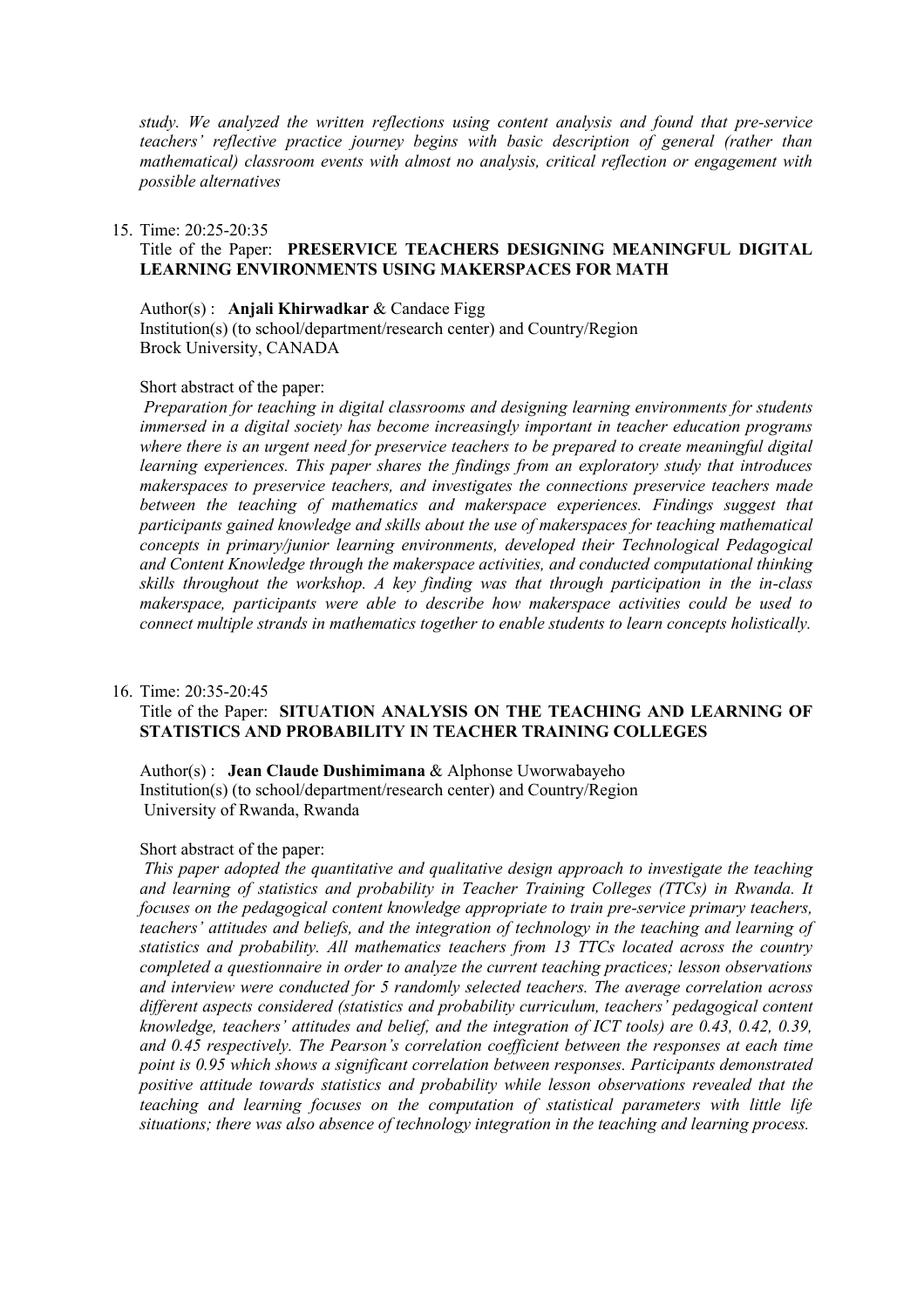## **Session 3- July 16th, Friday (21:30-23:00)**

#### 17. Time: 21:30-21:45

### Title of the Paper: **MATHEMATICS WORKSHOPS: CHANGING THE PERCEPTIONS OF BOTH IN-SERVICE AND PROSPECTIVE TEACHERS WITH REGARD TO MATHEMATICS**

Author(s): Valentina Celi, José Ignacio Cogolludo, Raquel García Catalán, Elena Gil Clemente, **Inmaculada Lizasoain**, Ana María Millán Gasca, Luigi Regoliosi

Institution(s) (to school/department/research center) and Country/Region:

Université Bordeaux, Universidad de Zaragoza, Universidad Pública de Navarra, Universidad de Zaragoza, Universidad Pública de Navarra, Università Roma Tre, Associazione Tokalon

#### Short abstract of the paper:

*In this paper, we present a new format for mathematical workshops for pre-service teachers (PSTs) that seek to bring their university mathematical training closer to the school classroom reality while addressing issues such as confidence and their previous experiences of maths at school. The aim is to provide the participants with a group lived experience in order to change both their beliefs about the nature of mathematics and their attitude towards teaching it. The results of the implementation of an initial version of the workshops in a pilot phase of the project are presented here.*

#### 18. Time: 21:45-22:00

### Title of the Paper: **SCHOOL UNIVERSITY PARTNERSHIP IN MATHEMATICS TEACHER EDUCATION: HOW PROSPECTIVE MATHEMATICS TEACHERS VIEW THEIR EXPERIENCES**

Author(s): **Rukiye Didem Taylan,** Zelha Tunç-Pekkan, Mustafa Özcan Institution(s) (to school/department/research center) and Country/Region MEF University, Turkey

### Short abstract of the paper:

*It is important for prospective mathematics teachers (PMTs) to integrate theoretical knowledge of teaching with school-based practical knowledge by way of structured field-based experiences. One proposed teacher education model which was developed in order to improve quality of teacher education by building connections between schools and universities in Turkey is the "University within School" model. According to this model, the PMTs gain field experience by working with students starting from the 1st year in their teacher education programs. The PMTs' first teaching related practices are in the form of tutoring and small group teaching, which aim to help them prepare for the whole class teaching. In this paper, different forms of school and university partnership experiences are described and PMTs' views on these experiences are investigated. Analyses of the PMTs' reflections on clinical experiences revealed the PMTs believed such experiences helped their professional growth in different ways.*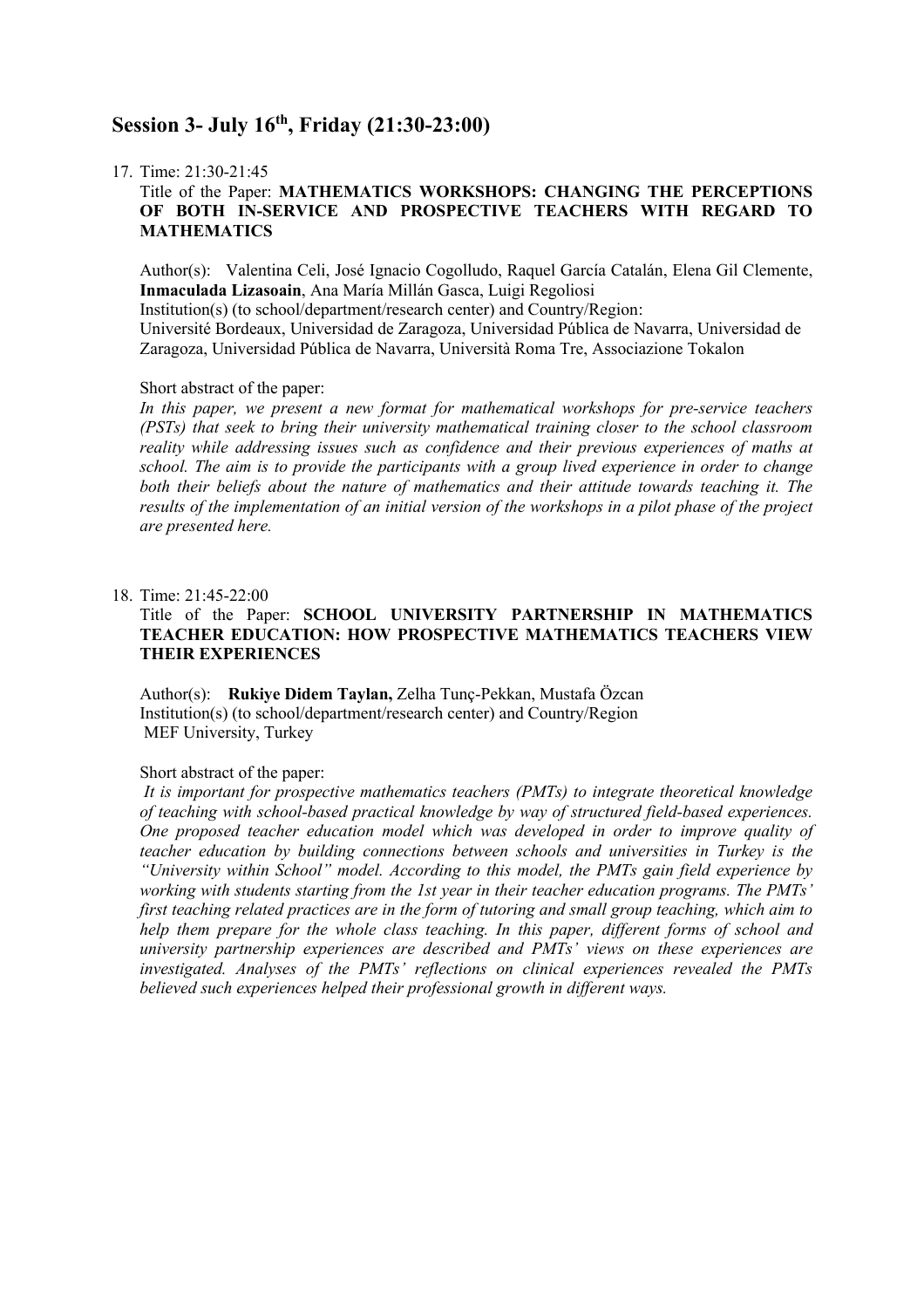19. Time: 22:00-22.10

Title of the Paper: BUILDING A UNIVERSITY-SCHOOL PARTNERSHIP: FROM EARLY MISSTEPS TO EMERGING SUCCESS

Author(s): **Ryan G. Zonnefeld,** & Valorie L. Zonnefeld,

Institution(s) (to school/department/research center) and Country/Region Dordt University , USA

### Short abstract of the paper:

*University teacher preparation programs have often longed for stronger partnerships with K-12 schools, recognizing the value of regular field experiences for preservice teachers throughout their program. Dordt University recognized this importance and has been a leader in the state of Iowa (United States) in implementing the Professional Development School model of teacher preparation. This model has extended into the preparation of elementary mathematics teachers in an intensive university-school partnership where preservice teachers are deeply embedded in an elementary classroom throughout their mathematics pedagogy course.*

#### 20. Time: 22:10-22:20

### Title of the Paper: **PRE-SERVICE ELEMENTARY TEACHERS DO STEM NIGHT: INQUIRY LEARNING AND AHA! MOMENTS**

Author(s): **Bridgette A. Fincher** & Derrel V. Fincher Institution(s) (to school/department/research center) and Country/Region Pittsburg State University, Oklahoma House of Representatives, USA

#### Short abstract of the paper:

*STEM Nights provide an authentic audience for pre-service elementary teachers (PSETs) to engage elementary students, and their families, in inquiry mathematics activities developed through a process of lesson co-construction and peer feedback. This feedback, and subsequent participation in the STEM Nights, helps PSETs refine their mathematical pedagogical content knowledge and improve their mathematics self-efficacy. This paper discusses one feedback implementation in an elementary mathematics methods course and the qualitative results.*

21. Time: 22:20 – 22:30

### Title of the Paper: **FEATURES OF EXEMPLARY LESSONS OVER DIFFERENT DECADES: A COMPARATIVE ANALYSIS OF ELEVEN ELEMENTARY MATHEMATICS LESSONS IN CHINA**

### Author(s): **Dongchen Zhao** & Yunpeng Ma Institution(s) (to school/department/research center) and Country/Region Harbin Normal University, China; Northeast Normal University, China

#### Short abstract of the paper:

*This paper presents a comparative study on exemplary lessons of elementary mathematics over different decades in Mainland China. The selected exemplary lessons in this study were all honored as the first-class exemplary lesson in the national level teaching contests or exhibitions. Eleven exemplary lessons with three different topics were selected from the last decade of the 20th century and the first decade of the 21st century and then were analyzed from five dimensions—instructional objectives, lesson structure, instructional content, ways of teaching and learning, and usage of textbook. The results showed that both similarities and differences coexisted among the exemplary lessons over different decades, which reveals that the mathematics education reform is a successive and gradually changing process.*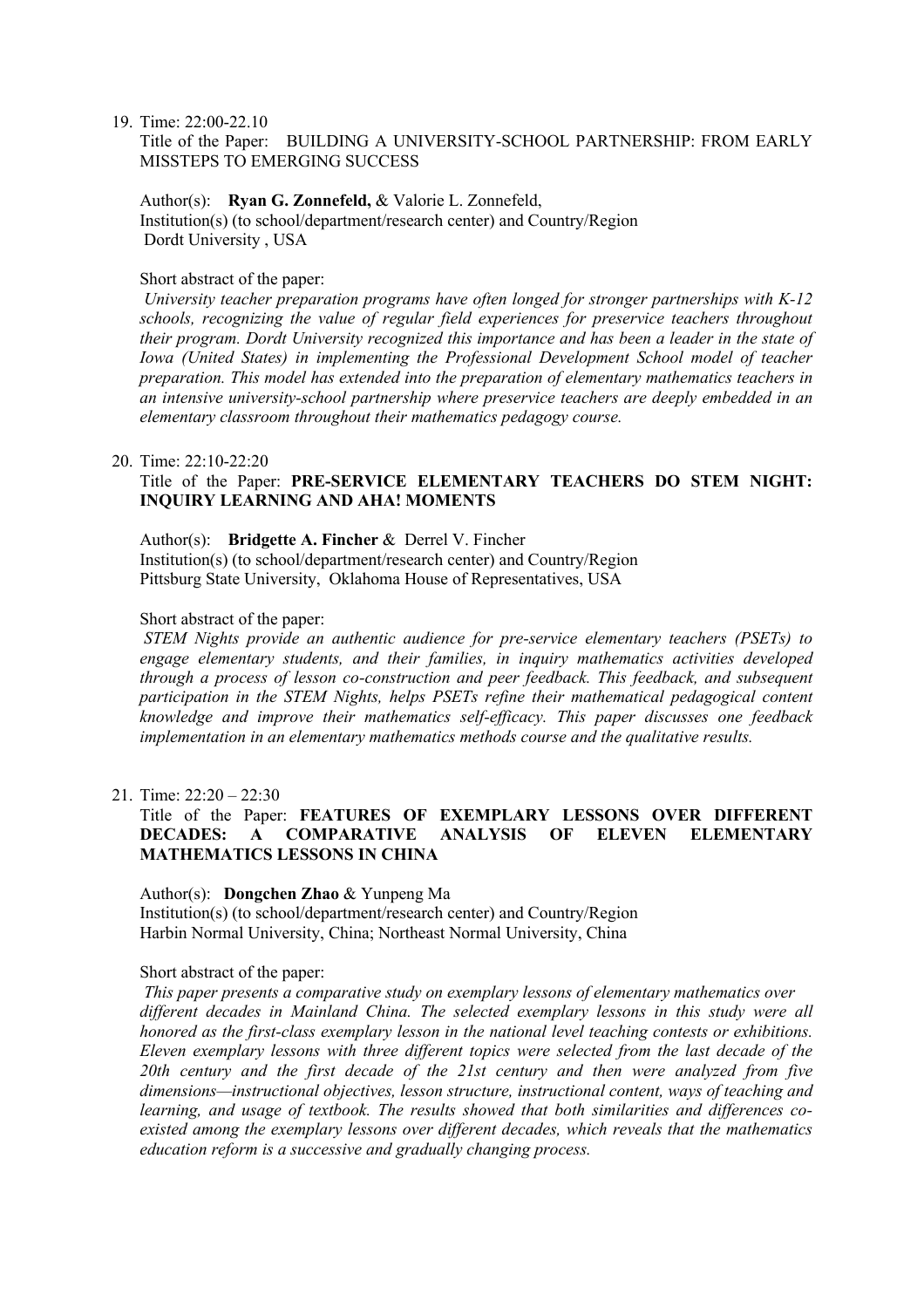22. Time: 22:30-22:40

### Title of the Paper: **IN WHAT WAYS DOES A MATHEMATICS CURRICULUM BASED ON THE THEORY OF MULTIPLE INTELLIGENCES AFFECT THE ATTITUDES AND BELIEFS OF PRE-SERVICE ELEMENTARY SCHOOL TEACHERS TOWARD MATHEMATICS?**

#### Author(s): Mark Arvidson

Institution(s) (to school/department/research center) and Country/Region Azusa Pacific University, USA

#### Short abstract of the paper:

*The Theory of Multiple Intelligences has proven to be an effective way to design curriculum for the mathematics classroom. However, many factors contribute to a general phobia of learning and teaching mathematics by pre-service teachers, not the least of which are the attitudes they bring to the classroom. This study explored the extent to which pre-service teachers' attitudes toward mathematics changed during a Multiple Intelligences based course, Mathematics for Elementary Teachers, and the correlation between pre-service teachers' initial attitudes toward mathematics and their achievement in the course. Utilizing the Attitudes Toward Mathematics Inventory (ATMI), the categories of value, enjoyment, motivation and self-confidence showed no significant change. However, initial attitudes about mathematics were positively correlated with the final exam grade (p < .05). While participants valued mathematics, their scores for enjoyment, motivation and self-confidence were neutral to negative. In sum, developing self-confident, motivated students who value and enjoy mathematics cannot be overstated, but the path for doing so is not so clear.*

#### 23. Time: 22:40-22:50

### Title of the Paper: **THE IMPACT OF DEFINING ACTIVITY ON THE BELIEFS OF PROSPECTIVE ELEMENTARY TEACHERS**

Author(s): **Suzanne R. Harper; Dana C.Cox** & Jane M. Keiser Institution(s) (to school/department/research center) and Country/Region Miami University, USA

#### Short abstract of the paper:

*This qualitative study sought to explore prospective elementary teachers' (PSETs) beliefs about the role definition plays in the learning of mathematics. PSETs completed activities using geometry software, and collaboratively created definitions of specific quadrilaterals. An assigned reading and written reflection of their experience followed. Data from these reflections were analyzed for themes and emergent categories. Experiences related to the process of defining enabled PSETs to see far greater subjectivity in the discipline of mathematics and to consider, perhaps for the first time, that they, too, were both able and deserving of becoming authors of mathematical ideas.*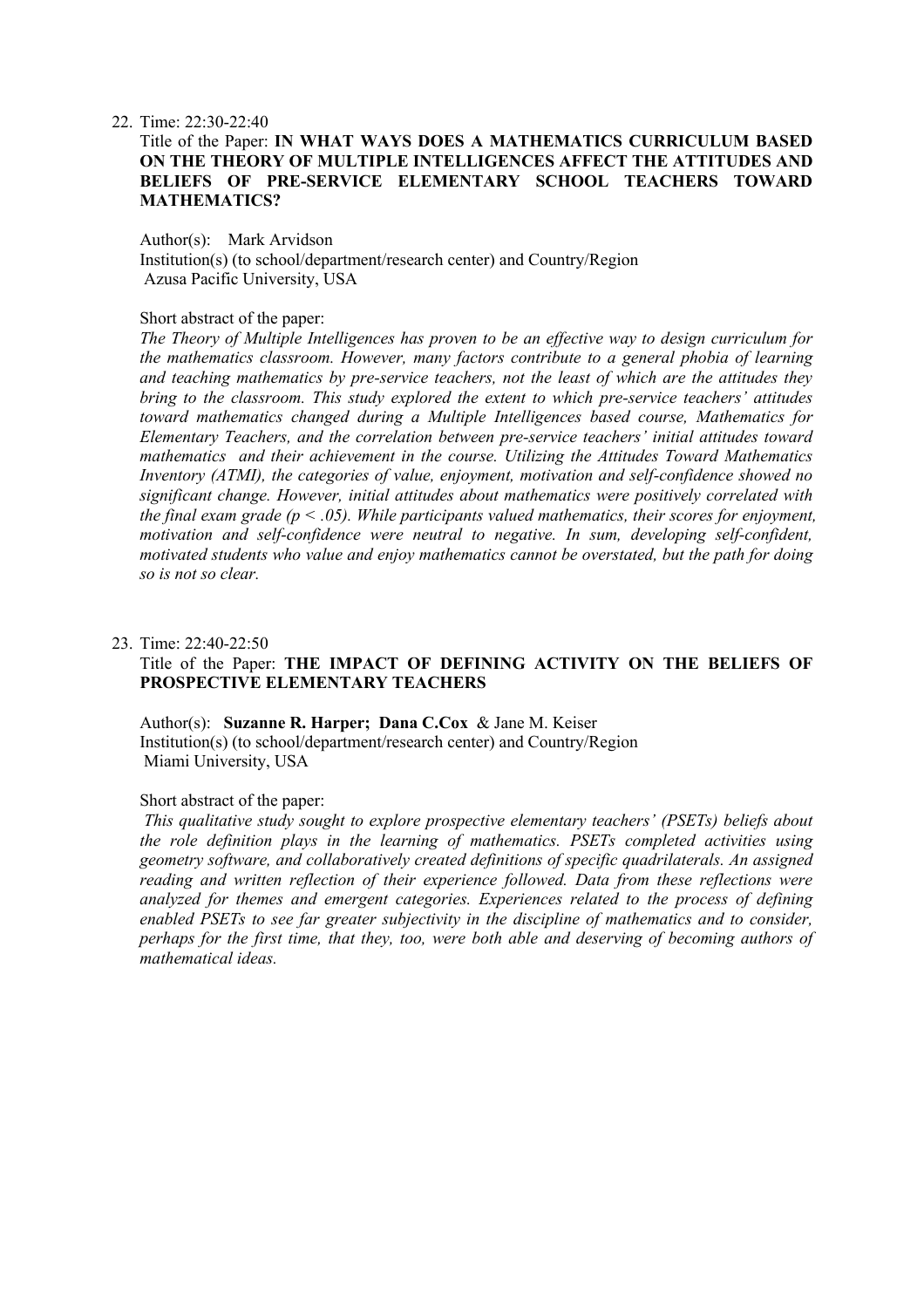## **Session 4- July 17th, Saturday (14:30-16:30)**

24. Time: 14:30-14-45

Title of the Paper: **EXPLORING HOW PROSPECTIVE TEACHERS POSE PROBLEMS: THE CASE OF 8x(-2)**

Author(s): **Montes, M**., Martín, J., Pascual, M.I., Climent, N., Carrillo, J. Institution(s) (to school/department/research center) and Country/Region University of Huelva, SPAIN

#### Short abstract of the paper:

*Posing problems is an activity which is intrinsically bound up with the work of primary teachers with responsibility for teaching mathematics. This study explores how 121 prospective primary teachers construct problems which involve the operation 8x(-2 )in their solution. To do so, we first focus on how trainees express different mathematical elements in the written register of representation. Then we consider the different possible solutions to the problems suggested by the prospective teachers, comparing these with the solutions that each trainee actually carried out on the problems they had devised. We also analyse the semantic categories of the problems posed, as*  well as their context. Our findings show that the prospective primary teachers come under some *inconsistencies while posing their problems, related to the relationship between negative numbers and the context and also related to the anticipation of the negative nature of the solution.*

#### 25. Time: 14:45-15:00

### Title of the Paper: **TORPEDO, A DIGITAL LEARNING ENVIRONMENT FOR DEVELOPING MATHEMATICAL PROBLEM-SOLVING ABILITY IN PRIMARY TEACHER EDUCATION**

Author(s): **Marjolein Kool** & Ronald Keijzer Institution(s) (to school/department/research center) and Country/Region Hogeschool Utrecht and Hogeschool iPabo, the Netherlands

### Short abstract of the paper:

*TORPEDO is a digital learning environment for pre-service teachers in primary teacher education for developing mathematical problem-solving ability during self-study. To achieve this, TORPEDO supports and challenges pre-service teachers' reflection after solving non-routine mathematics problems. To investigate the feasibility of the TORPEDO approach, 271 pre-service teachers used TORPEDO for one month in a pilot study. They used and evaluated TORPEDO's reflective elements differently. The results varied from pre-service teachers who experienced that reflection really contributed to the development of their problem-solving ability, to pre-service teachers who hardly reflected. The last group consist of those who found the problems too difficult to solve and reflect upon and those who used TORPEDO to prepare for the National Mathematics Test and preferred to do so by drill and practice. The research provides clues to improve TORPEDO so that it can provoke more reflective study behaviour, but for pre-service teachers who do not consider reflection valuable self-study in a digital learning environment may be insufficient to change this attitude.*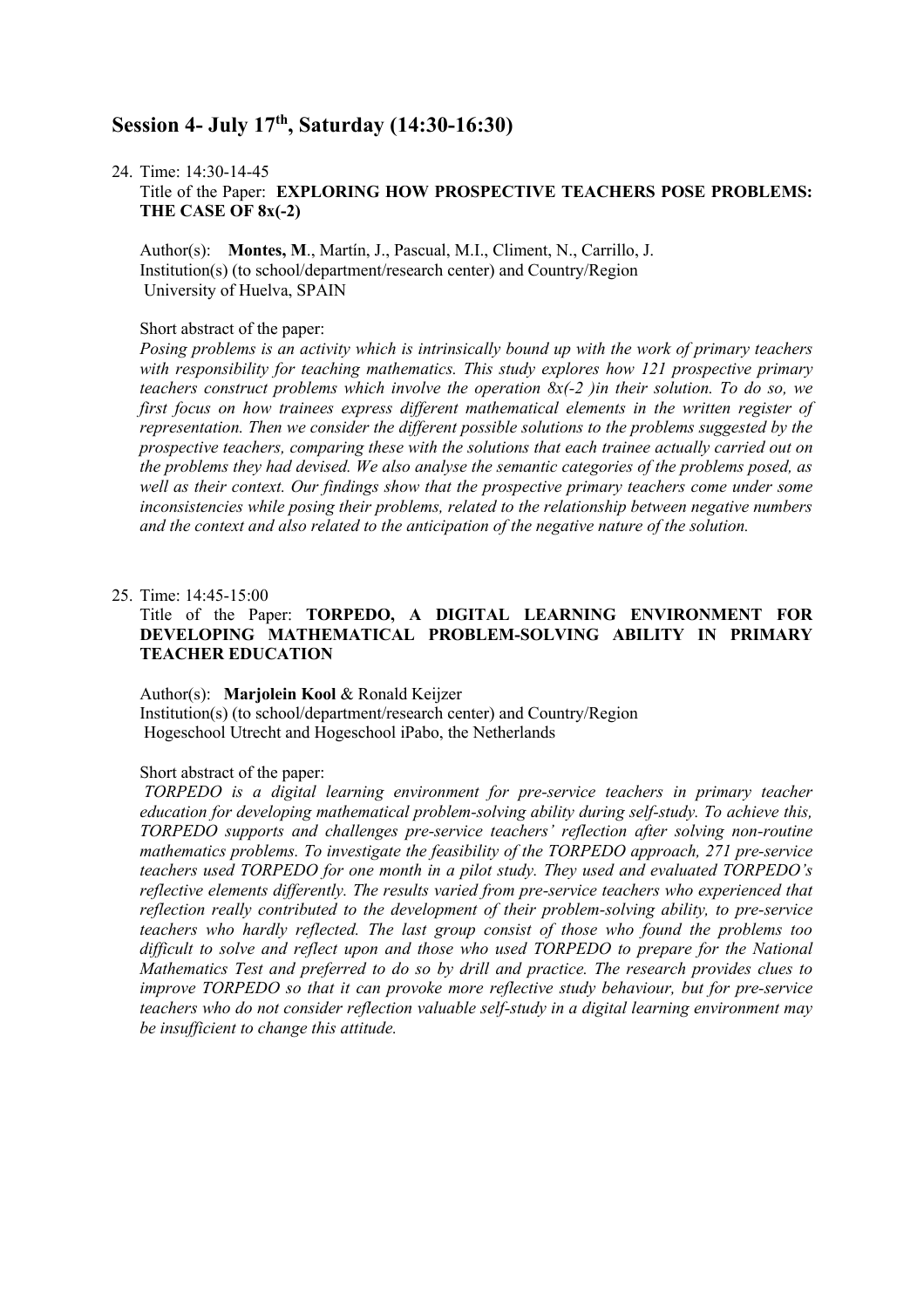26. Time: 15:00-15:15

### Title of the Paper: **USING TECHNOLOGY FOR VIRTUAL REPRESENTATION OF TEACHING FOR DEVELOPING MATH TALK DURING PROBLEM SOLVING**

Author(s): **Melva R. Grant** & Signe Kastburg Institution(s) (to school/department/research center) and Country/Region Old Dominion University Purdue University

### Short abstract of the paper:

*This study addresses the question: How does virtual teaching inclurence preservice teacher confidence and efficacy of facilitating productive math talk during problem solving? Using TeachLiveTM, a classroom simulation environment with avatars as students, preservice teachers engage in this virtual representation of teaching to practice facilitating math talk. Findings suggests that the PSTs grew both confidence and efficacy for facilitating productive math talk during problem solving using a teach reteach approach to microteaching within a simulated representation of practice. One implication of this study is that the TeachLiveTM virtual environment may offer PSTs taking online courses the benefit of practicing teaching strategies that require live learners in classroom settings.*

### 27. Time: 15:15-15:25

### Title of the Paper: **PRE-SERVICE TEACHERS' CONCEPTUAL UNDERSTANDING OF FRACTIONS: IMPLICATIONS FOR IMPROVING CURRICLUM STANDARDS AND CLASSROOM PRACTICES**

Author(s): **Suhaidah Tahir**, Masami Isoda, Munirah Ghazali & Dominador Dizon Mangao Institution(s) (to school/department/research center) and Country/Region Teacher Training Institute, MALASYA

#### Short abstract of the paper:

*This research aims to investigate pre-service teachers' conceptual understanding and pedagogical content knowledge in teaching fractions. It describes pre-service teachers' understanding of fractions through their involvement in a workshop. They were exposed to a brief lecture on the essential theories revolving fractions to enable them to plan their mathematics lessons for maximum understanding and learning of fractions by their students in the future. A pre-post-tests were administered to draw out students understanding of fractions. Other data were gathered through observations and interview during the workshop. Significant findings and analyses will be reported in this paper as well as recommendations advanced.*

#### 28. Time: 15:25-15:35

### Title of the Paper: **INTEGRATING EDTPA PREPARATION IN A METHODS OF TEACHING ELEMENTARY MATHEMATICS COURSE**

#### Author(s): Norma J. Boakes

Institution(s) (to school/department/research center) and Country/Region Stockton University, USA

#### Short abstract of the paper:

*In the United States, each state determines requirements for initial teacher licensure. Recently states have begun to adopt consequential, performance-based assessments that measure a preservice teacher's pedagogical competency within their licensure area as part of initial teacher certification requirements. This paper will discuss my approach to preparing elementary candidates for the mathematics aspect of the edTPA assessment in a methods of teaching course.*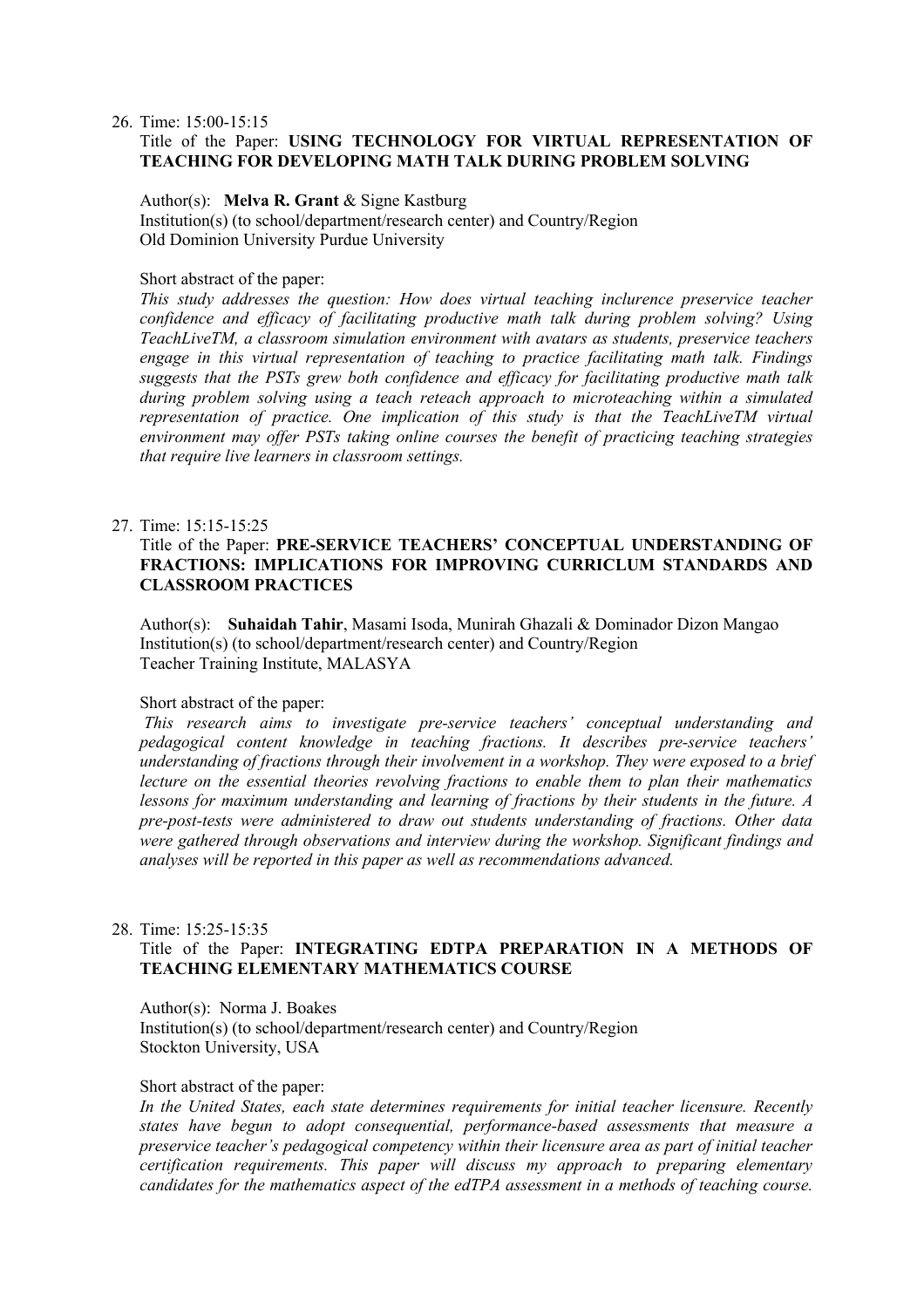Work captured within the assessment is aligned to the National Council of Teachers of *Mathematics' Principals and Standards (2000) for teaching including the development of conceptual understanding, procedural fluency and mathematical reasoning skills of learners. The edTPA-aligned course project created focused on the cycle of effective teaching (SCALE, 2018) that includes data informed decision making. Specifics of the course project and edTPA results from candidates are presented. Initial data on edTPA results are favorable with candidate mean scores at proficiency level for a novice teacher. This project can be of support to teacher*

#### 29. Time: 15:35-15:45

### Title of the Paper: **ELEMENTARY PRESERVICE TEACHER'S UNDERSTANDING OF FRACTION - IN THE CONTEXT OF FRACTION DIVISION**

Author(s): **Hyun Jung Kang** & Paula Guerra Lombardi Institution(s) (to school/department/research center) and Country/Region University of Northern Colorado & Kennesaw State University, USA

#### Short abstract of the paper:

*Division of fraction has long been a difficult topic in the elementary mathematics classrooms. The present study illustrate elementary preservice teachers'(PSTs) understanding of fraction division concept with various types of fraction division problems. The findings report that making a diagram of fraction problem is the most challenging task for PSTs, regardless of division problem type. The authors suggest that specific emphasis with rich story problem, carefully designed context with different types of division concept, and building fractional number sense can help both PSTs and students to reduce misconceptions and enhance deeper understanding of fraction division.*

#### 30. Time: 15:45-15:55

### Title of the Paper: **DESIGN OF A LEARNING UNIT FOR PRE-SERVICE ELEMENTARY SCHOOL TEACHERS: DEFINITION OF THE BOUNDARY OF A 2D SHAPE**

Author(s): Alejandro López, Salomé Martínez, Aldo Ramírez, Ricardo Salinas Institution(s) (to school/department/research center) and Country/Region Universidad Andres Bello, Universidad de Chile, CHILE

#### Short abstract of the paper:

*The process of constructing definitions is of great importance to understand the meaning and development of mathematics. However, this type of work usually is not present in pre-service teacher education. In this article we present and analyze the production process of a learning unit for pre-service teachers, aimed at developing the specific mathematical knowledge involved in the construction and use of a working definition of the boundary of a 2-D shape. We will discuss the design of the unit, the characteristics of the tasks, and how they evolved after implementation*